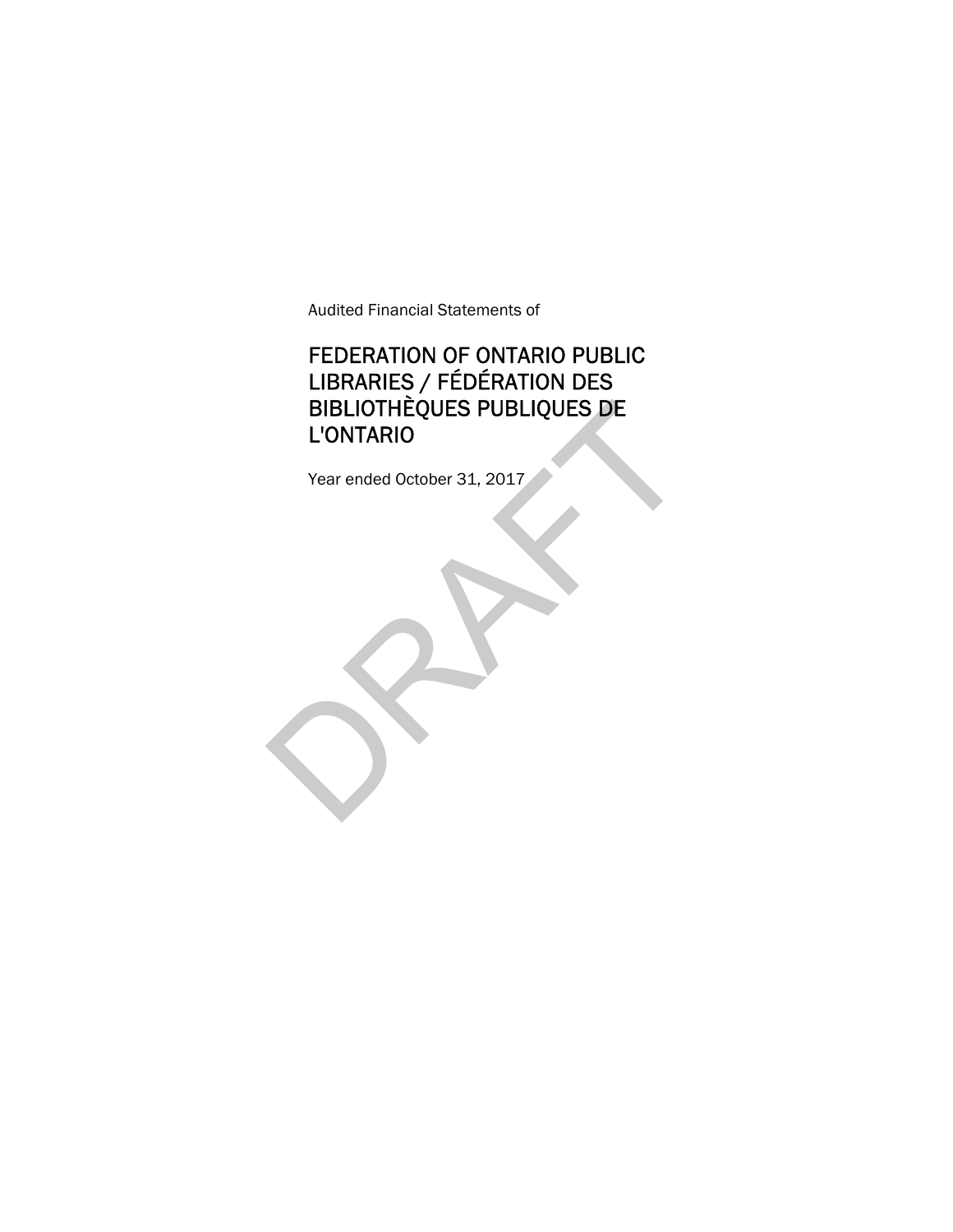| <b>INDEX</b>                           |                |
|----------------------------------------|----------------|
|                                        | Page           |
| Independent Auditor's Report           | $\mathbf 1$    |
| <b>Statement of Financial Position</b> | $\overline{2}$ |
| Statement of Project Fund              | $\mathbf{3}$   |
| <b>Statement of General Fund</b>       | $\overline{4}$ |
| <b>Statement of Cash Flows</b>         | 5              |
| <b>Notes to Financial Statements</b>   | $6 - 8$        |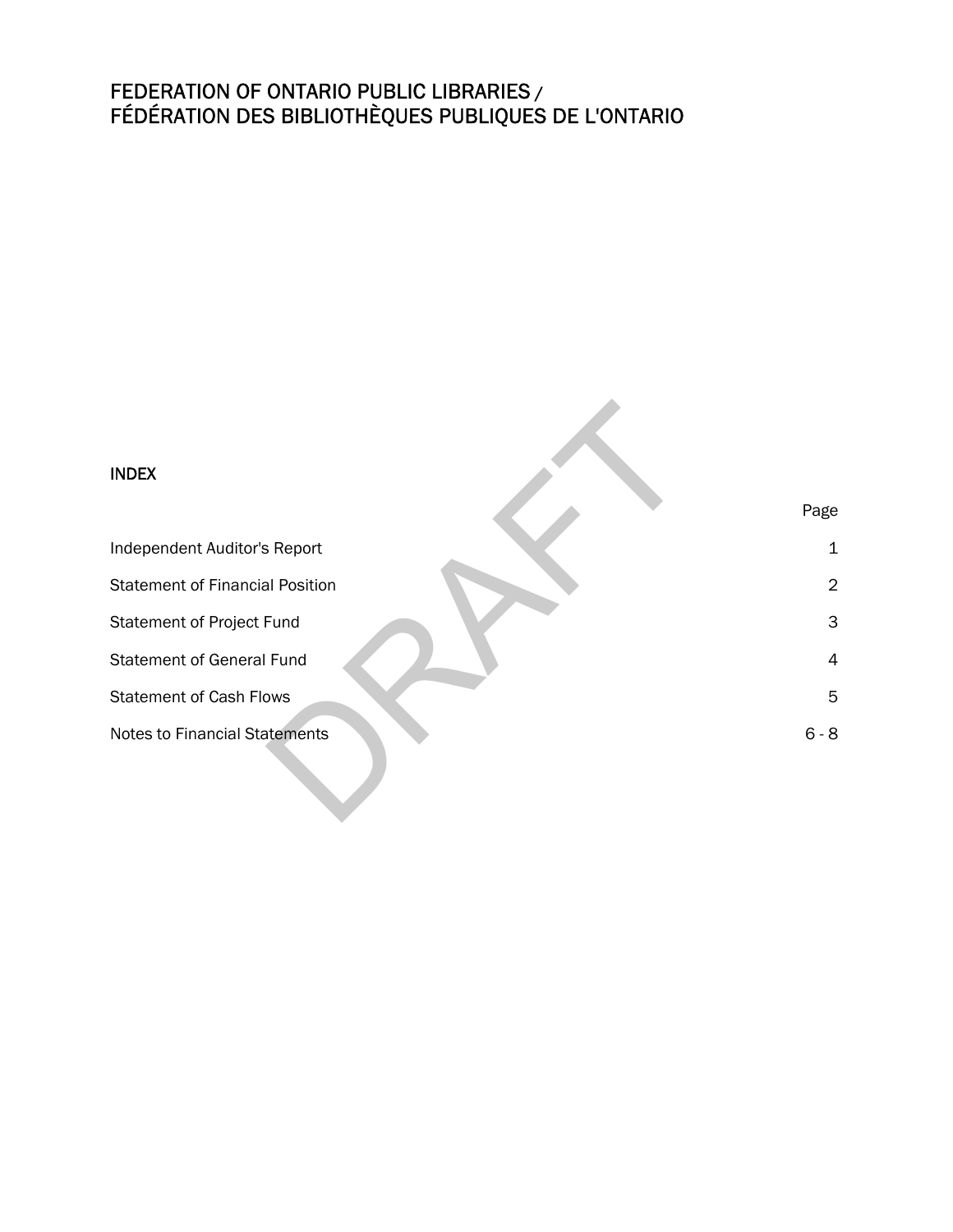### INDEPENDENT AUDITOR'S REPORT

To the Members

I have audited the accompanying financial statements of Federation of Ontario Public Libraries/ Fédération des Bibliothèques Publiques de l'Ontario which comprise the statement of financial position as at October 31, 2017, and the statements of project fund, general fund, and cash flows for the year then ended, and a summary of significant accounting policies and other explanatory information.

#### *Management's Responsibility for the Financial Statements*

Management is responsible for the preparation and fair presentation of these financial statements in accordance with Canadian Accounting Standards for Not-for-Profit Organizations, and for such internal control as management determines is necessary to enable the preparation of financial statements that are free from material misstatement, whether due to fraud or error.

#### *Auditor's Responsibility*

My responsibility is to express an opinion on these financial statements based on my audit. I conducted my audit in accordance with Canadian generally accepted auditing standards. Those standards require that I comply with ethical requirements and plan and perform the audit to obtain reasonable assurance about whether the financial statements are free from material misstatement.

An audit involves performing procedures to obtain audit evidence about the amounts and disclosures in the financial statements. The procedures selected depend on the auditor's judgment, including the assessment of the risks of material misstatement of the financial statements, whether due to fraud or error. In making those risk assessments, the auditor considers internal control relevant to the entity's preparation and fair presentation of the financial statements in order to design audit procedures that are appropriate in the circumstances, but not for the purpose of expressing an opinion on the effectiveness of the entity's internal control. An audit also includes evaluating the appropriateness of accounting policies used and the reasonableness of accounting estimates made by management, as well as evaluating the overall presentation of the financial statements. ity<br>tity<br>to express an opinion on these financial statements ba<br>in accordance with Canadian generally accepted auditin<br>at I comply with ethical requirements and plan and perform<br>a bout whether the financial statements are

I believe that the audit evidence I have obtained is sufficient and appropriate to provide a basis for my audit opinion.

#### *Opinion*

In my opinion, the financial statements present fairly, in all material respects, the financial position of Federation of Ontario Public Libraries/ Fédération des Bibliothèques Publiques de l'Ontario as at October 31, 2017, and the results of its operations and its cash flows for the year then ended in accordance with Canadian Accounting Standards for Not-for-Profit Organizations.

#### *Other matters*

The budget figures for 2017 are presented only for the convenience of the members. They have not been audited and no opinion is expressed thereon. The 2016 financial statements, presented for comparative purposes, were audited by another professional accounting firm who issued an unmodified report thereon.

BDCA Professional Corporation Toronto, Canada **Authorized to practise public accounting by the** Authorized to practise public accounting by the /Date Chartered Professional Accountants of Ontario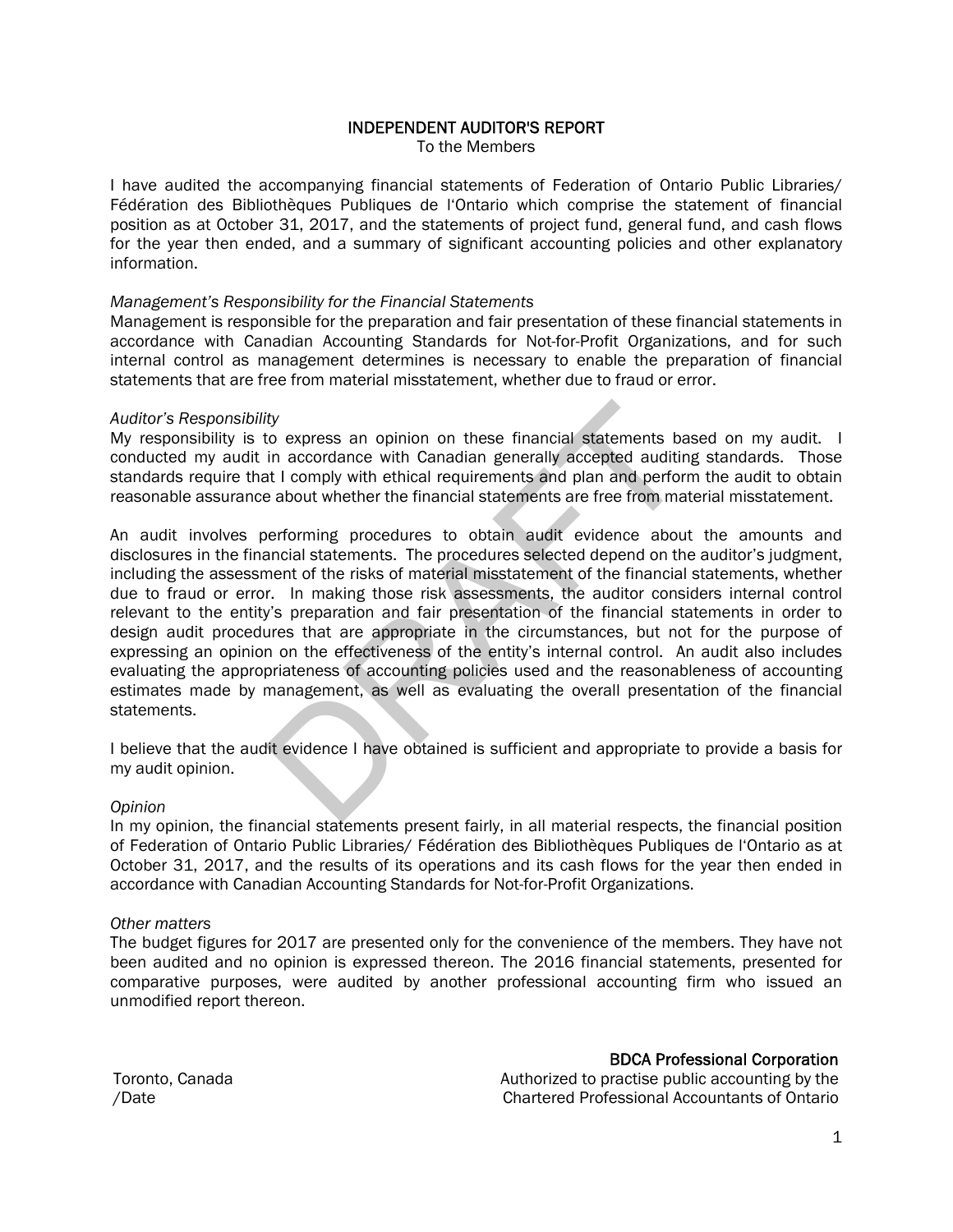### STATEMENT OF FINANCIAL POSITION

October 31, 2017, with comparative figures for 2016

|                                          | 2017                 | 2016           |
|------------------------------------------|----------------------|----------------|
| <b>ASSETS</b>                            |                      |                |
| <b>Current assets</b>                    |                      |                |
| Cash                                     | \$<br>41,484         | \$<br>191,820  |
| Investments (note 2)                     | 155,976              | 42,680         |
| Accounts receivable                      |                      | 1,500          |
| Prepaid expenses                         | 2,358                | 2,053          |
|                                          | \$<br><u>199,818</u> | 238,053        |
| <b>LIABILITIES AND FUND BALANCES</b>     |                      |                |
| <b>Current liabilities</b>               |                      |                |
| Accounts payable and accrued liabilities | \$<br>12,611         | \$<br>11,436   |
| Deferred revenue (note 3)                | 36,775               | 37,283         |
| Due to Chief Executives of Large Urban   |                      |                |
| Public Libraries ("CELUPL")              |                      | 951            |
|                                          | 49,386               | 49,670         |
| <b>Fund balances</b>                     |                      |                |
| Project fund                             | 60,801               | 154,309        |
| General fund                             | 89,631               | 34,074         |
|                                          | 150,432              | <u>188,383</u> |
|                                          | <u>199,818</u>       | 238,053        |
|                                          |                      |                |

j.

*Approved on behalf of the Board of Directors:*

*Director Director*

See accompanying notes to financial statements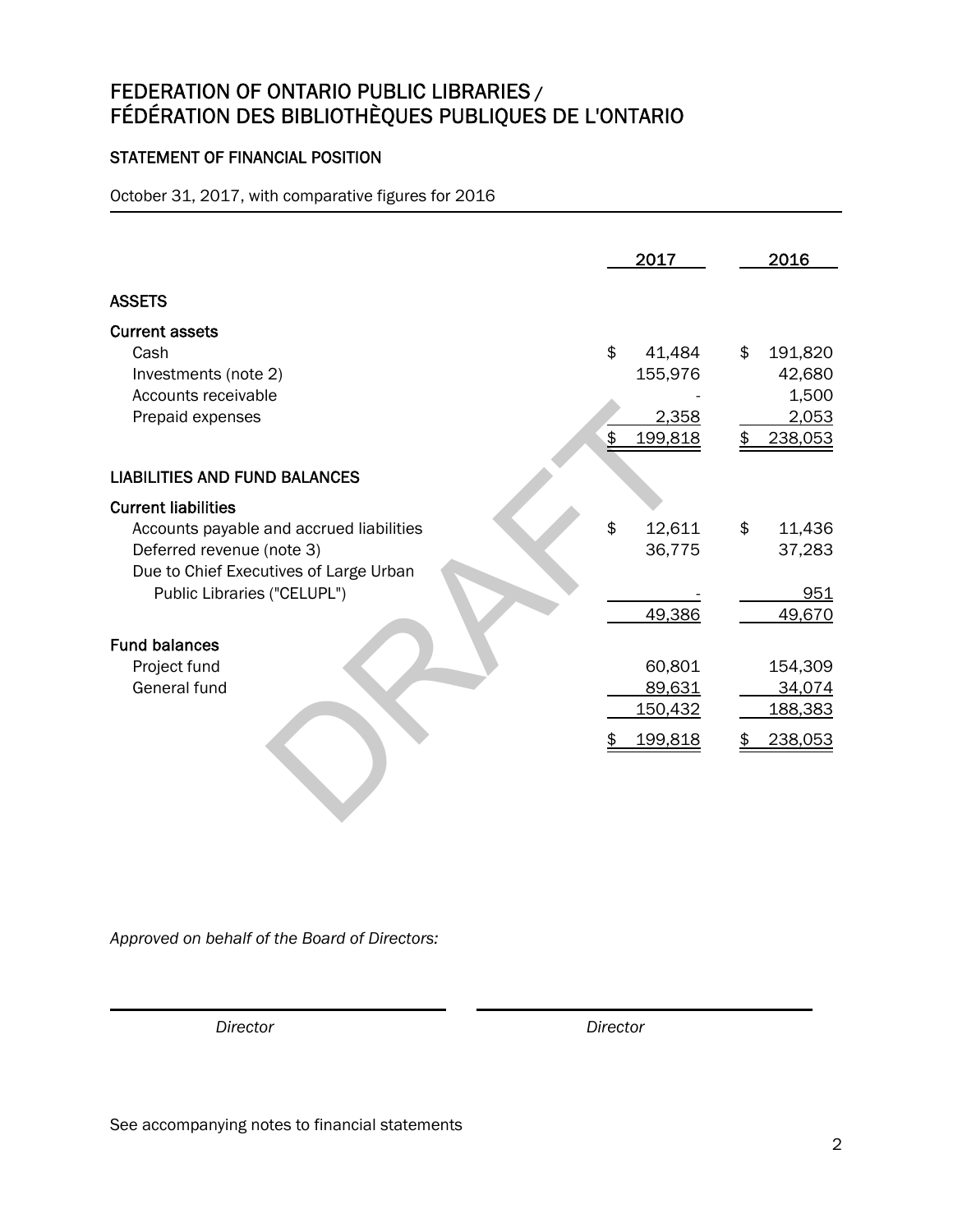### STATEMENT OF PROJECT FUND

Year ended October 31, 2017, with comparative figures for 2016

|                                             | 2017      | 2016      |
|---------------------------------------------|-----------|-----------|
| Revenue                                     | \$        | \$        |
| Expenses - Open Media Desk Project (note 4) | 93,508    | 50,850    |
| Deficiency of revenue over expenses         | (93, 508) | (50, 850) |
| Fund balance, beginning of year             | 154,309   | 194,224   |
| Transfer from general fund                  |           | 10,935    |
| Fund balance, end of year                   | 60,801    | 154,309   |
|                                             |           |           |

See accompanying notes to financial statements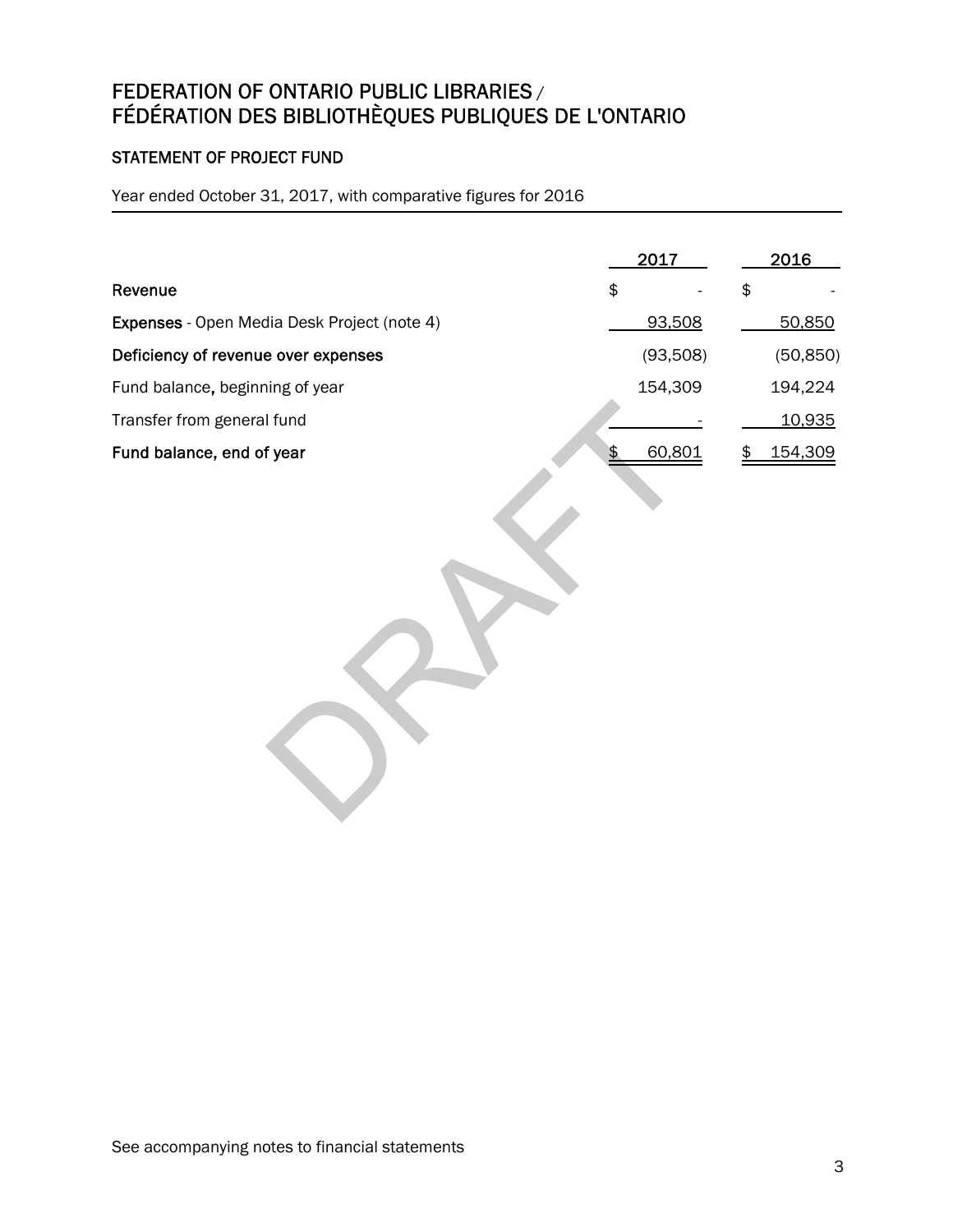### STATEMENT OF GENERAL FUND

Year ended October 31, 2017, with comparative figures for 2016

|                                          | <b>Budget</b><br>2017 | <b>Actual</b><br>2017 | Actual<br>2016 |
|------------------------------------------|-----------------------|-----------------------|----------------|
| Revenue                                  |                       |                       |                |
| Membership fees                          | \$<br>225,000         | \$<br>221,158         | \$<br>217,667  |
| Other                                    | 3,100                 | 4,050                 | 1,656          |
| Interest                                 | 1,600                 | 1,040                 | 1,619          |
|                                          | 229,700               | 226,248               | 220,942        |
| <b>Expenses</b>                          |                       |                       |                |
| Payroll and contracted services          | 122,880               | 111,092               | 121,516        |
| Other contract and professional services | 17,500                | 22,125                | 32,002         |
| General and administrative               |                       |                       |                |
| Meetings                                 | 15,450                | 15,537                | 14,223         |
| Memberships                              | 3,000                 | 3,565                 |                |
| Materials and supplies                   | 2,600                 | 2,598                 | 1,076          |
| Telecommunications                       | 2,300                 | 920                   | 1,749          |
| Bank charges                             | 1,195                 | 671                   | 420            |
| Audit and accounting                     | 6,500                 | 9,322                 | 12,656         |
| IT and web services                      | 2,500                 | 2,778                 | 1,236          |
| Insurance                                | 2,000                 | 1,678                 | 800            |
| Legal                                    | 500                   | 250                   |                |
| Marketing and public relations           | 5,000                 | 155                   | 1,190          |
|                                          | 181,425               | 170,691               | 186,868        |
| Excess of revenue over expenses          | 48,275<br>\$          | 55,557                | 34,074         |
| Fund balance, beginning of year          |                       | 34,074                | 10,935         |
| Transfer to project fund                 |                       |                       | (10, 935)      |
| Fund balance, end of year                |                       | 89,631<br>\$          | \$<br>34,074   |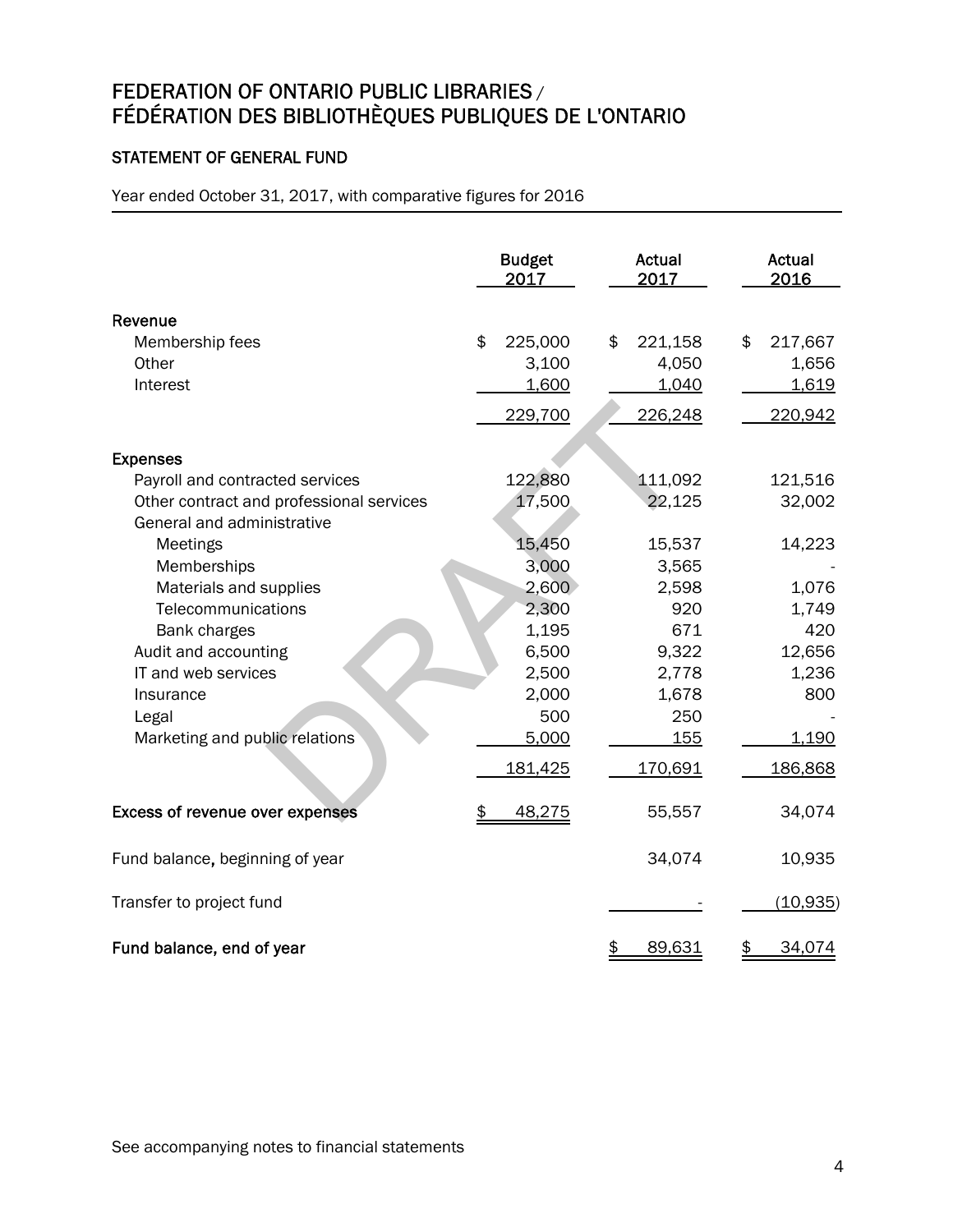### STATEMENT OF CASH FLOWS

Year ended October 31, 2017, with comparative figures for 2016

|                                                                                                                                                                                                                                                         | 2017                                                   | 2016                                                         |
|---------------------------------------------------------------------------------------------------------------------------------------------------------------------------------------------------------------------------------------------------------|--------------------------------------------------------|--------------------------------------------------------------|
| Cash provided by (used in)                                                                                                                                                                                                                              |                                                        |                                                              |
| <b>Operations</b>                                                                                                                                                                                                                                       |                                                        |                                                              |
| Deficiency of revenue over expenses - Project fund<br>Excess of revenue over expenses - General fund                                                                                                                                                    | \$<br>(93,508)<br>55,557                               | (50, 850)<br>\$<br>34,074                                    |
| Change in non-cash working capital items<br>Decrease (increase) in accounts receivable<br>Increase in prepaid expenses<br>Increase in accounts payable and accrued liabilities.<br>(Decrease) increase in deferred revenue<br>Decrease in due to CELUPL | 1,500<br>(305)<br>1,174<br>(508)<br>(951)<br>(37, 041) | (1,500)<br>(2,053)<br>7,337<br>2,283<br>(1,074)<br>(11, 783) |
| Investing<br>Decrease (increase) in investments                                                                                                                                                                                                         | (113, 295)                                             | <u>110,637</u>                                               |
| Increase (decrease) in cash                                                                                                                                                                                                                             | (150, 336)                                             | 98,854                                                       |
| Cash, beginning of year                                                                                                                                                                                                                                 | 191,820                                                | 92,966                                                       |
| Cash, end of year                                                                                                                                                                                                                                       | 41,484                                                 | 191,820                                                      |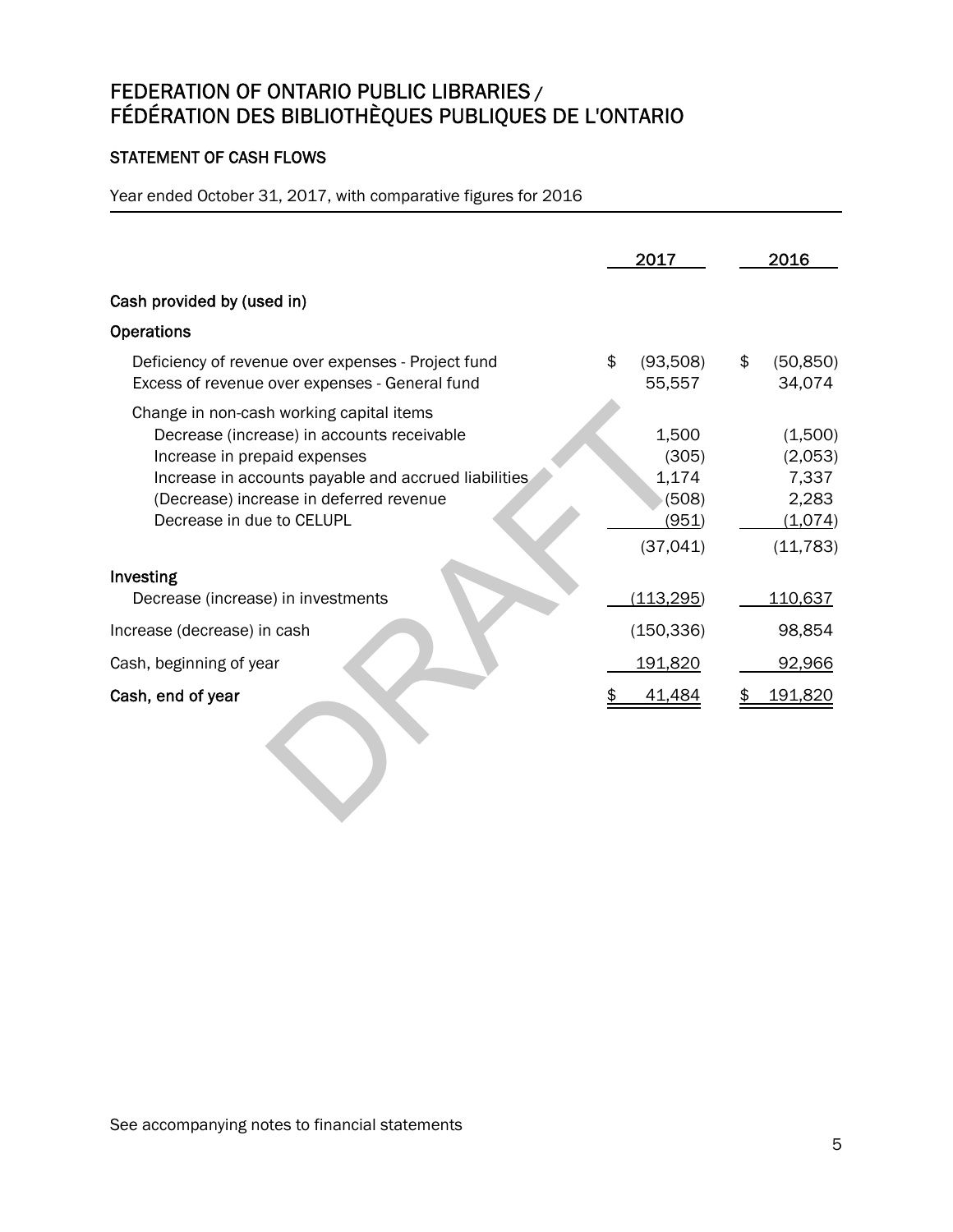#### NOTES TO FINANCIAL STATEMENTS

Year ended October 31, 2017

#### PURPOSE OF THE FEDERATION

The Federation of Ontario Public Libraries / Fédération des Bibliothèques Publiques de l'Ontario is incorporated without share capital under the laws of the Province of Ontario and qualifies as a nonprofit organization under the Income Tax Act (Canada). Its purpose is to support and further Ontario public libraries and the communities they serve by educating the public on the role of public libraries to governments and other public and private sector bodies.

#### 1. SIGNIFICANT ACCOUNTING POLICIES

#### Basis of accounting

The financial statements were prepared in accordance with Canadian Accounting Standards for Not-for-Profit Organizations (ASNPO) and include the following significant accounting policies:

#### Use of estimates

The preparation of financial statements in accordance with Canadian generally accepted accounting principles requires management to make estimates and assumptions that affect the recognition, measurement and disclosure of amounts reported in the financial statements and accompanying notes. The reported amounts and note disclosures are determined using management's best estimates based on assumptions that reflect the most probable set of economic conditions and planned courses of action. Estimates are used in the determination of accrued liabilities. Actual results could differ from such estimates. CCOUNTING POLICIES<br>
iting<br>
iterments were prepared in accordance with Canadian Acce<br>
ganizations (ASNPO) and include the following significant a<br>
s<br>
in of financial statements in accordance with Canadian<br>
ciples requires m

#### Financial instruments

Financial instruments, including cash, accounts receivable, investments, accounts payable and accrued liabilities are recorded at fair value on initial recognition and then subsequently at cost or amortized cost, unless management has elected to carry them at fair value. The Federation has not elected to carry any of its financial instruments at fair value.

Transaction costs incurred on the acquisition of financial instruments measured subsequently at fair value are expensed as incurred. All other financial instruments are adjusted by transaction costs incurred or acquisition and financing costs.

Financial assets are assessed for indicators of impairment annually at the year-end date. If there is an indicator of impairment, the Federation determines if there is a significant adverse change in the expected amount or timing of future cash flows from the financial asset. If there is a significant adverse change in the expected cash flows, the carrying value of the financial asset is reduced to the highest of the present value of the expected cash flows, the amount that could be realized by selling the financial asset or the amount the Federation expects to realize by exercising its right to any collateral held to secure repayment of the asset. If events or circumstances change in a future period, an impairment loss can be reversed to the extent of the improvement, but not exceeding the initial carrying value.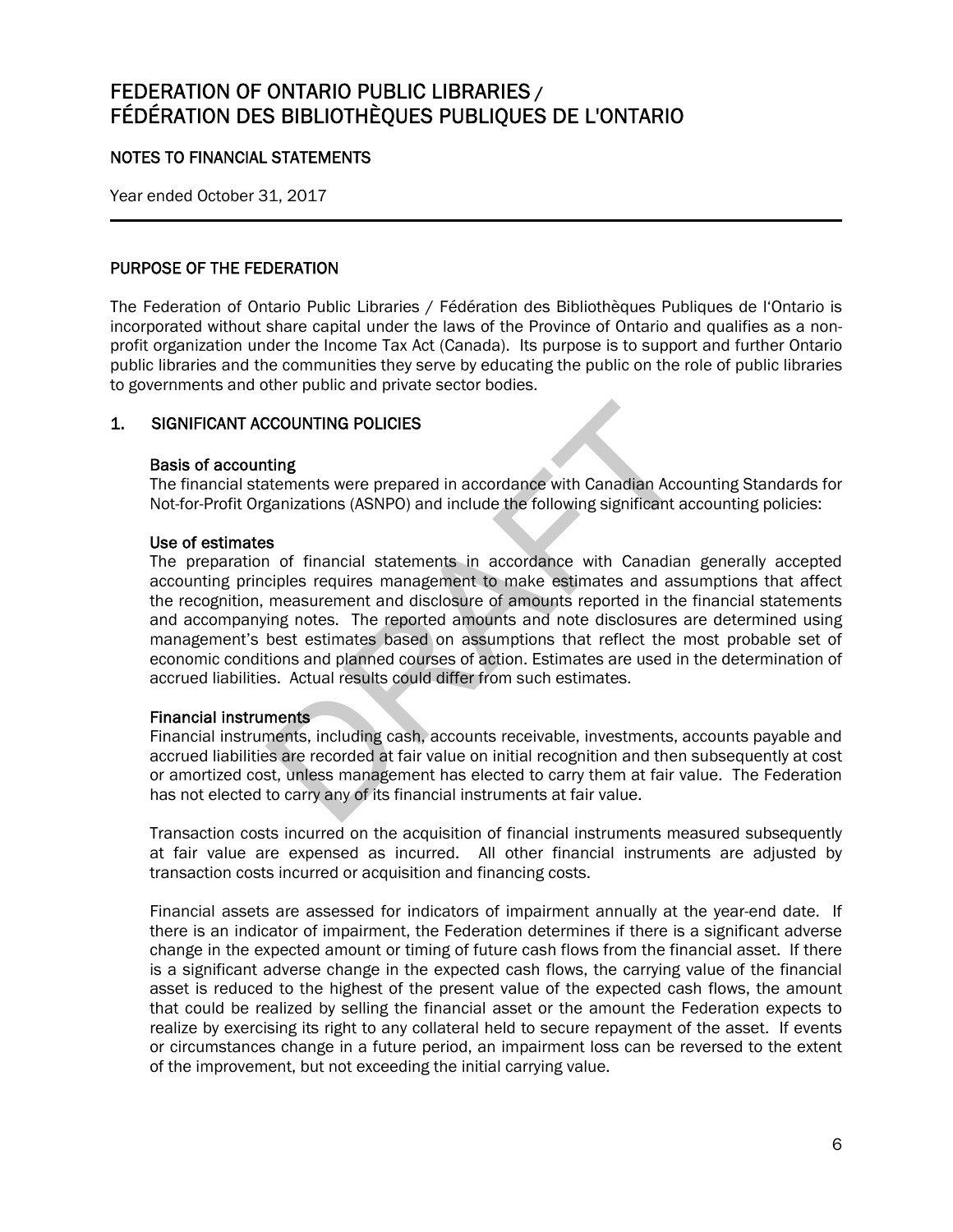#### NOTES TO FINANCIAL STATEMENTS - continued

Year ended October 31, 2017

#### 1. SIGNIFICANT ACCOUNTING POLICIES - continued

#### Revenue recognition

The Federation follows the restricted fund method of accounting for contributions whereby restricted contributions are recognized as revenue of the appropriate restricted fund, or as revenue of the General Fund in the period in which the related expenses are incurred. Unrestricted contributions are recognized as revenue of the General Fund in the period received or receivable if the amount to be received can be reasonably estimated and collection is reasonably assured.

Membership fees are recognized as earned over the term of the membership. Membership terms are on a calendar year-basis. The portion of membership revenue relating to the two months beyond the fiscal year-end is recorded as deferred revenue.

#### Fund balances

In accounting for its operations, the Federation has established two funds. The purpose of each fund is as follows:

- i) General fund: The General fund accounts for the ongoing operations and administrative activities of the Federation ivable if the amount to be received can be reasonably esti<br>sured.<br>
Ses are recognized as earned over the term of the memb<br>
calendar year-basis. The portion of membership revenu<br>
the fiscal year-end is recorded as deferred
- ii) Project fund:

The Project fund accounts for expenditures for specific projects, which are determined and approved by the Board of Directors.

#### Contributed services

Individuals volunteer their time to assist in the Federation's activities. These services materially benefit the Federation, however a reasonable estimate of the time spent and its fair market value cannot be made. Accordingly, such contributed services are not recognized in the financial statements. The Federation is also dependent on the Toronto Public Library for office space, equipment, administrative and IT services for which no compensation is paid.

#### 2. INVESTMENTS

Investments consist of two (2016 – one) chartered bank guaranteed investment certificate(s), one of which matures on December 1, 2017, and the other on December 29, 2017, both earning interest at 0.7% annually.

|                                                     | 2017    | 2016   |
|-----------------------------------------------------|---------|--------|
| Chartered bank guaranteed investment certificate(s) | 154.901 | 42.016 |
| Accrued interest                                    | 1.075   | 664    |
|                                                     | 155,976 | 42.680 |